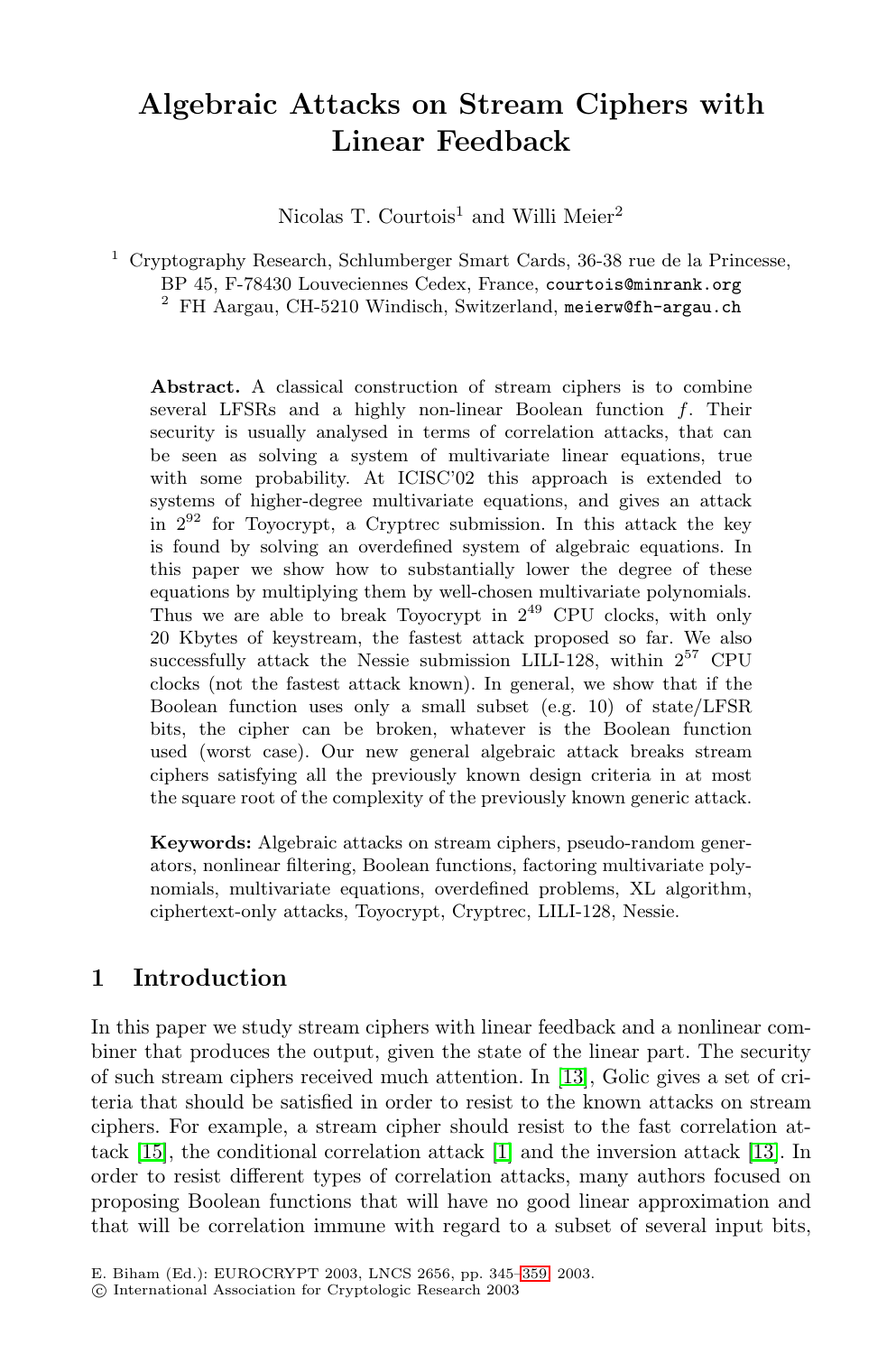see for example [\[5\]](#page-13-0). Recently the scope of application of the correlation attacks have been extended. In [\[10\]](#page-14-0), the author exploits rather correlation properties with regard to a non-linear low degree multivariate function that uses all of the variables, or in other words, non-linear low degree approximations. This kind of correlations is not new, see for example in [\[14\]](#page-14-0). However their application to cryptographic attacks did not receive sufficient attention, probably because only recently people became aware of the existence of efficient algorithms for solving systems of nonlinear multivariate equations of low degree [\[21,8,9,10\]](#page-14-0).

Following [\[10\]](#page-14-0), stream ciphers with linear feedback are potentially very vulnerable to such algebraic attacks. If for one state we are able, by some method, to deduce from the output, a multivariate equation of low degree in the state bits, then it is also of low degree in the initial state bits. Then the same can (probably) be done for many other states, and given many keystream bits, we inevitably obtain a very overdefined system of equations (i.e. many equations). Such systems can be solved efficiently by techniques such as XL [\[21,8\]](#page-14-0), adapted for this purpose in [\[10\]](#page-14-0) or the simple linearization [\[21\]](#page-14-0).

In [\[10\]](#page-14-0), the equations of low degree are obtained by approximating the nonlinear component  $f$  of the cipher by a function of low degree. If the probability that the approximation holds is close to 1, then it can be used simultaneously for many equations, and we obtain efficient attacks with XL method. For example in [\[10\]](#page-14-0), an attack in  $2^{92}$  against Toyocrypt<sup>1</sup> is proposed, that requires only some  $2^{19}$  bits of the keystream. With more keystream, and if at least some 32 bits are consecutive, a better attack is possible, due to Mihaljevic and Imai [\[18\]](#page-14-0).

In this paper we show that algebraic attacks on stream ciphers will apply even if there is no good low degree approximation. We propose a new method of generating low degree equations, basically by multiplying the initial equations by well-chosen multivariate polynomials. This method allows to cryptanalyse a large class of stream ciphers, satisfying all the previously known design criteria. For example, all very traditional designs using only a small subset of the state bits, are shown to be insecure, whatever is the Boolean function used.

The paper is organized as follows: in Section 2 we give a general view of algebraic attacks on stream ciphers. The main component of our new attack on stream ciphers is described in Section [2.3.](#page-3-0) In Section [3](#page-5-0) we overview Toyocrypt and previously known attacks, then in Section [3.1](#page-5-0) we apply our new attack for Toyocrypt. In Sections [4](#page-6-0) and [5](#page-7-0) we will study LILI-128 and apply our attack. Then in Section [6](#page-9-0) we develop our general attack on stream ciphers using a small subset of state bits. Finally we present our conclusions about the design of stream ciphers.

 $^{\rm 1}$  Toyocrypt has been accepted to the second evaluation phase of the Japanese Cryptrec call for primitives, and (apparently) rejected later.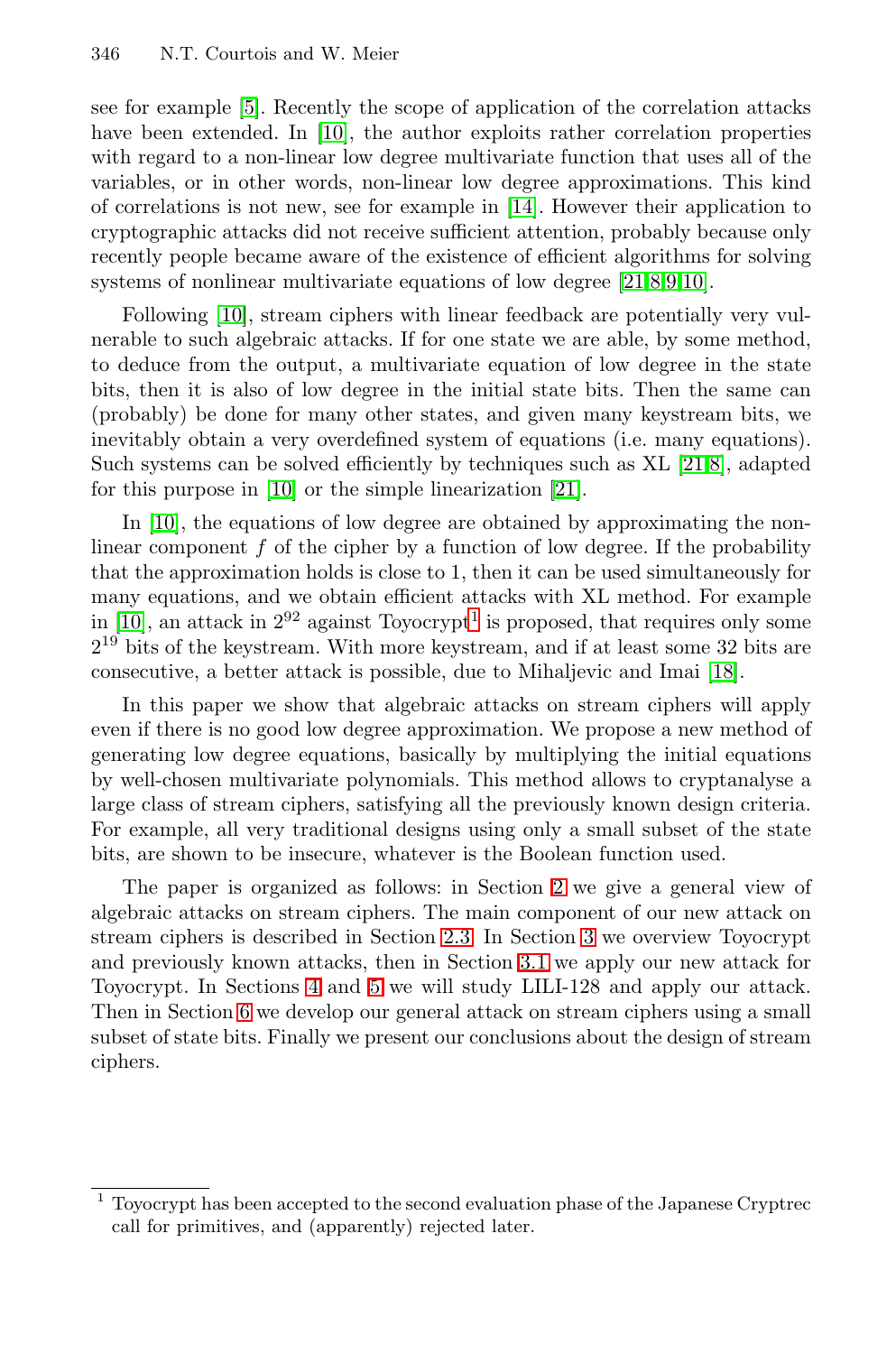# **2 Algebraic Attacks against Stream Ciphers**

In this part we overview and substantially extend the general strategy given in [\[10\]](#page-14-0), that reduces an attack on a stream cipher, to solving a system of multivariate equations.

#### **2.1 The Stream Ciphers That May Be Attacked**

We consider only synchronous stream ciphers, in which each state is generated from the previous state independently of the plaintext, see for example [\[17\]](#page-14-0) for precise definitions. In principle also, we consider only regularly clocked stream ciphers, and also (it makes no difference) stream ciphers that are clocked in a known way. However this condition can sometimes be relaxed, cf. attacks on LILI-128 described in Sections [4](#page-6-0)[-5.](#page-7-0)

For simplicity we restrict to binary stream ciphers in which the state and keystream are composed of a sequence of bits and that generate one bit at a time. We also restrict to the case when the "connection function" that computes the next state is linear over  $GF(2)$ . We call L this "connection function", and assume that  $L$  is public, and only the state is secret. We also assume that the function f that computes the output bit from the state is public and does not depend on the secret key of the cipher. This function  $f$  is called "a nonlinear" filter". The ciphers described here include the very popular filter generator, in which the state of a single  $LFSR<sup>2</sup>$  is transformed by a Boolean function, and also not less popular nonlinear function generators, in which outputs of several LFSRs are combined by a Boolean function [\[17\]](#page-14-0).

The problem of cryptanalysis of such a stream cipher can be described as follows. Let  $(k_0,\ldots,k_{n-1})$  be the initial state, then the output of the cipher (i.e. the keystream) is given by:

$$
\begin{cases}\nb_0 = f & (k_0, \dots, k_{n-1}) \\
b_1 = f (L (k_0, \dots, k_{n-1})) \\
b_2 = f (L^2 (k_0, \dots, k_{n-1})) \\
\vdots\n\end{cases}
$$

Our problem is to recover the key  $k = (k_0, \ldots, k_{n-1})$  from some subset of keystream bits  $b_i$ . We are going to perform a partially known plaintext attack, i.e. we know some bits of the plaintext, and the corresponding ciphertext bits. The bits don't need to be consecutive. For example if the plaintext is written with latin alphabet, and does not use too many special characters, it is very likely that all the characters have their most significant bit equal to 0. This will be enough for us, if the text is sufficiently long. This would be (almost) a ciphertext-only attack.

In our attacks we just assume that we have some  $m$  bits of the keystream  $b_i$ at some known positions.

<sup>&</sup>lt;sup>2</sup> A Linear Feedback Shift Register, see e.g. [\[17\]](#page-14-0). It is also possible to use a MLFSR, equivalent in theory [\[18\]](#page-14-0) but having faster diffusion, as used in Toyocrypt cipher that we study later.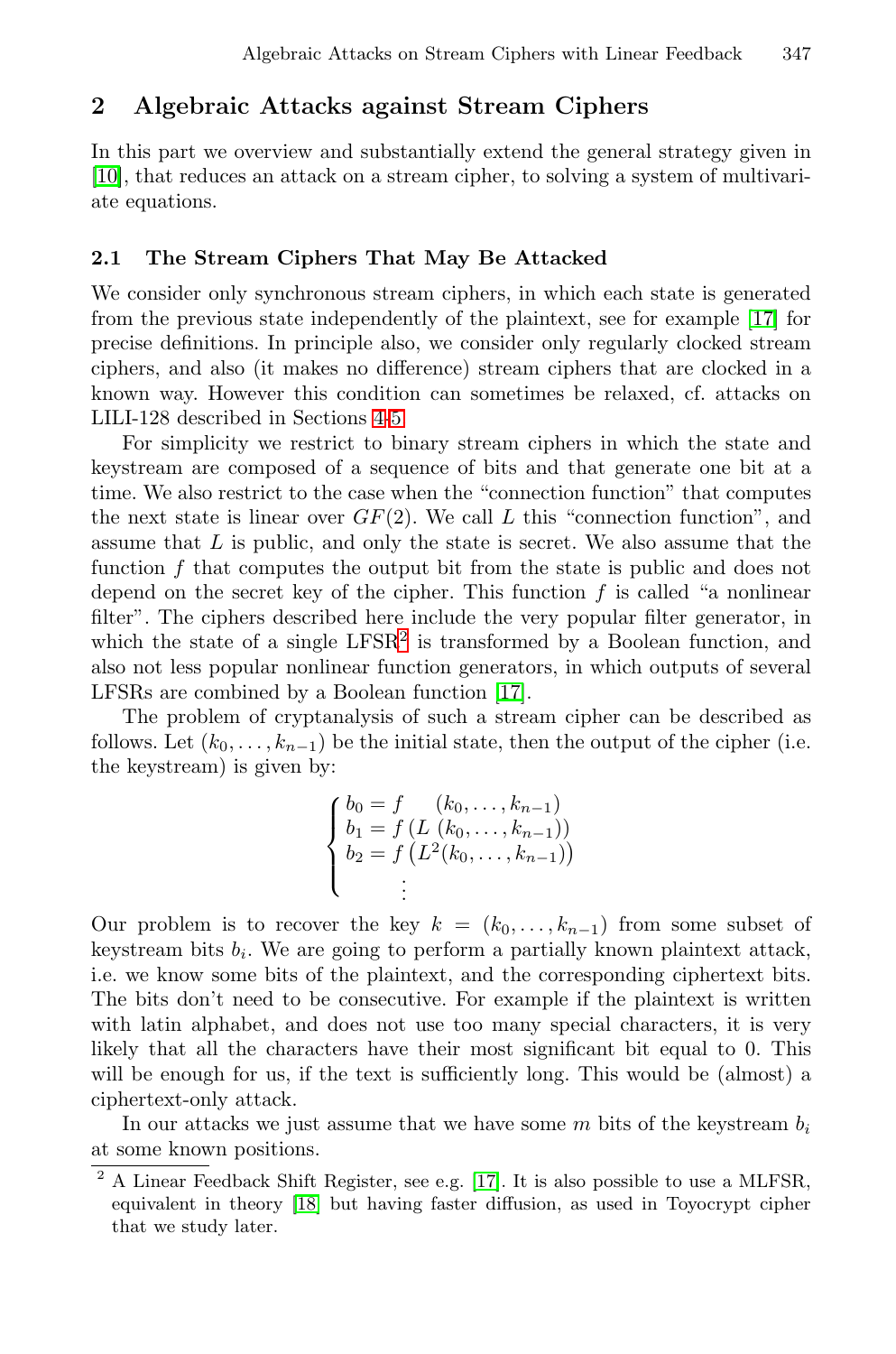#### <span id="page-3-0"></span>**2.2 The Summary of the Attack**

For easier reading we give here a brief summary of the attack developed later. At the time t, the current keystream bit gives an equation  $f(s) = b_t$  with s being the current state. The main new idea consists of multiplying  $f(s)$ , that is usually of high degree, by a well chosen multivariate polynomial  $g(s)$ , such that fg is of substantially lower degree, denoted by d. Then, for example if  $b_t = 0$ , we get an equation of low degree  $f(s)g(s) = 0$ . This in turn, gives a multivariate equation of low degree d on the initial state bits  $k_i$ . If we get one such equation for each of sufficiently many keystream bits, we obtain a very overdefined system of multivariate equations that can be solved efficiently.

### **2.3 Design Criteria on** *f* **and Known Attacks**

Let  $f$  be the Boolean function that is used to combine the outputs of the linear part of the cipher. For example the inputs to the function are some bits of the state of some LFSRs. The usual requirements on such functions can be summarised as follows. First, f should be balanced and have high algebraic degree. To prevent correlation attacks,  $f$  should be highly non-linear<sup>3</sup>, and correlation immune at high order, see [\[5\]](#page-13-0).

An additional criterion on f is given in [\[10\]](#page-14-0): f should also not have a very good correlation with respect to low-degree non-linear multivariate functions, otherwise efficient attacks are possible, for example for Toyocrypt [\[10\]](#page-14-0). They are possible when:

- **S1** either the Boolean function f has a low algebraic degree D (classical criterion),
- **S2** or f can be approximated by such a function with a probability close to 1 (new criterion [\[10\]](#page-14-0)). This probability is usually denoted  $1 - \varepsilon$  for some small ε.

The practical attacks on Toyocrypt presented in [\[10\]](#page-14-0) use the second case S2. In this paper we use equations true with probability 1 (as in the first case) except that we relax the degree condition: it is no longer necessary that  $f$  has a low algebraic degree d:

### **2.4 New Assumptions on** *f* **and New Attack Scenarios**

- **S3** The multivariate polynomial f has some multiple  $fg$  of low degree d, with g being some non-zero multivariate polynomial.
- **S4** It is also possible to imagine attacks in which f has some multiple  $fg$ , such that  $fg$  can be approximated by a function of low degree with some probability  $(1 - \varepsilon)$ .

But maybe not a perfectly non-linear (bent) function, see Section 4 in [\[10\]](#page-14-0).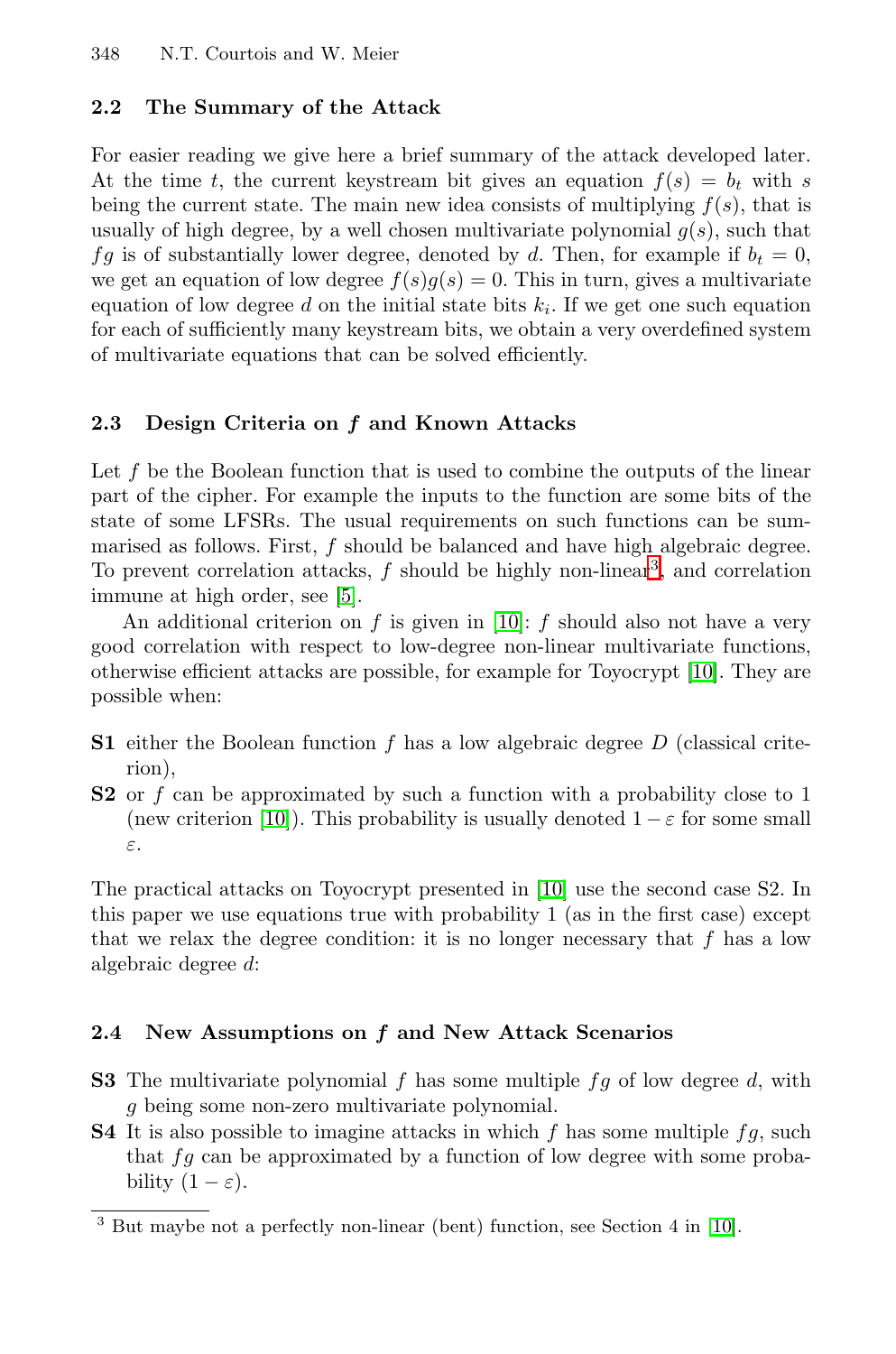#### **How to Use Low Degree Multiples**

In scenarios S1 and S2, for each known keystream bit at position  $t: b_t$ , we obtain a concrete value of  $b_t = f(s)$ , and thus we get the equation  $b_t =$  $f(L^t(k_0,\ldots,k_{n-1}))$ . For this, f has to be of low degree. In scenarios S3 and S4, for each known keystream bit  $b_t = f(s)$  at position t, we get:

$$
f(s) \cdot g(s) = b_t \cdot g(s),
$$

and, since the state is at time t is  $s = L^t(k_0, \ldots, k_{n-1})$ , it boils down to:

$$
f(L^t(k_0,...,k_{n-1})) \cdot g(L^t(k_0,...,k_{n-1})) = b_t \cdot g(L^t(k_0,...,k_{n-1}))
$$
.

We get one multivariate equation for each keystream bit. This equation may be of very low degree, without f being of low degree, and without f having an approximation of low degree. In the basic version of this attack S3, we also require that  $g$  is of low degree. There are other possibilities that are studied in the extended version of this paper in which three basic versions of the attack S3a, S3b and S3c are studied.

The important question is now, given a cipher, whether such polynomials g exist, and how to find them. For this, see Section [5](#page-7-0) and [6.](#page-9-0)

**Remark 1:** It can be seen that the scenarios S1 (respectively S2) are a special case of the scenarios S3 (respectively S4). Indeed, if we put  $g = 1$ , the equation used in scenarios S3/S4 becomes the usual equation  $f(s) = b_t$  of the previous scenarios S1/S2.

#### **2.5 Solving Overdefined Systems of Multivariate Equations**

In our attack, given  $m$  keystream bits, let  $R$  be the number of multivariate equations of degree d, and with n variables  $k_i$ , that we obtain. With one equation we have  $R = m$ , but we may also combine several different g for the same f, and get, for example  $R = 14 \cdot m$ . We solve them as follows.

**Linearization Method:** There are about  $T \approx \binom{n}{d}$  monomials of degree  $\leq d$ in the *n* variables  $k_i$  (assuming  $d \leq n/2$ ). We consider each of these monomials as a new variable  $V_j$ . Given  $R \geq \binom{n}{d}$  equations, we get a system of  $R \geq T$ linear equations with  $T = \binom{n}{d}$  variables  $V_i$  that can be easily solved by Gaussian elimination on a linear system of size T.

**XL Method:** When as many as the required  $m = \mathcal{O}(\binom{n}{d})$  keystream bits, are **not** available, it is still possible to use XL algorithm or Gröbner bases algorithms to solve the system, with less keystream bits, but with more computations, see [\[10\]](#page-14-0) or the extended version of this paper.

**About the Complexity of Gaussian Reduction:** Let  $\omega$  be the exponent of the Gaussian reduction. In theory it is at most  $\omega \leq 2.376$ , see [\[6\]](#page-14-0). However the (neglected) constant factor in this algorithm is expected to be very big. The fastest practical algorithm we are aware of, is Strassen's algorithm [\[25\]](#page-14-0) that requires about  $7 \cdot T^{\log_2 7}$  operations. Since our basic operations are over  $GF(2)$ , we expect that a careful bitslice implementation of this algorithm on a modern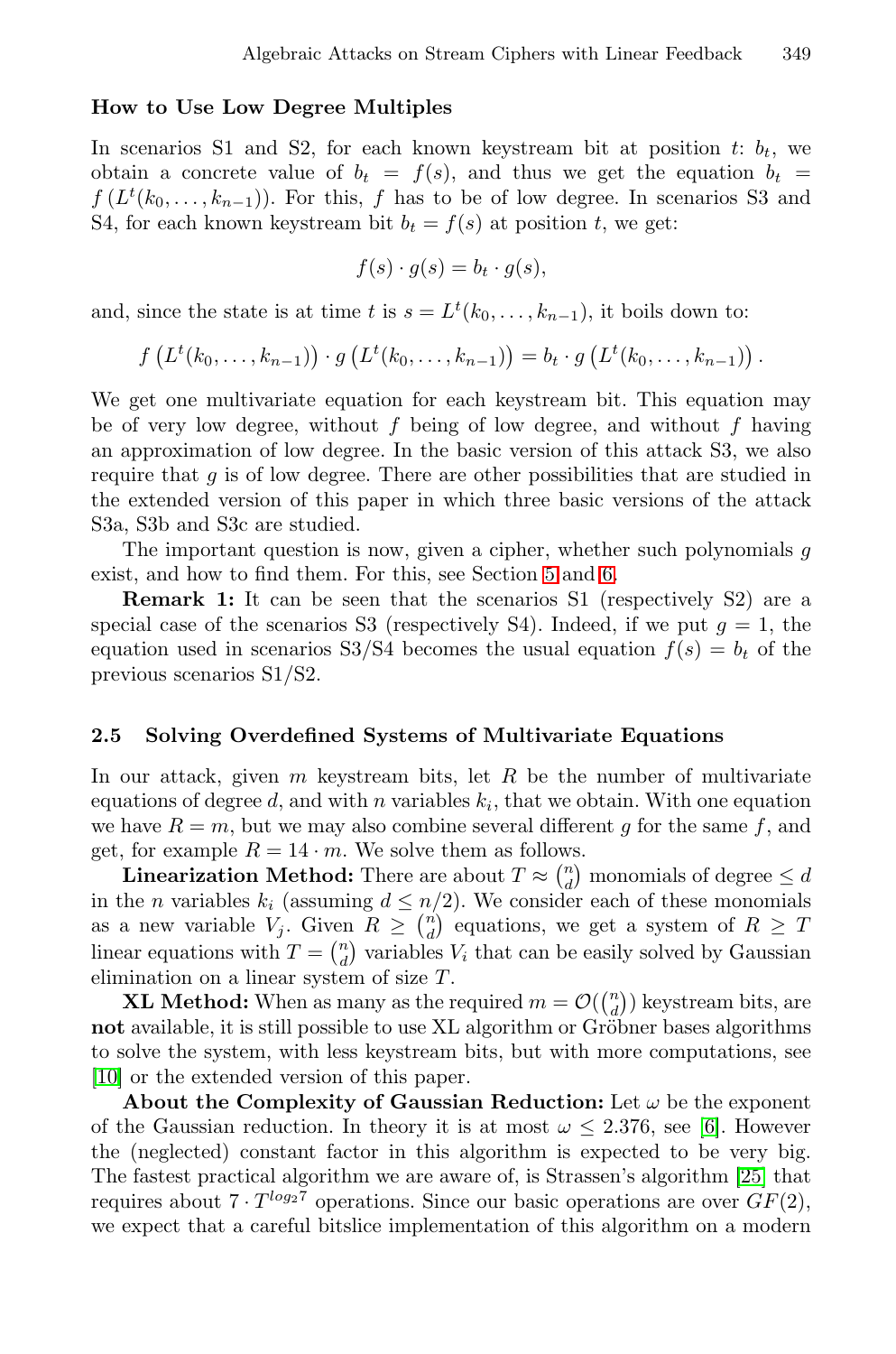<span id="page-5-0"></span>CPU can handle 64 such operations in one single CPU clock. To summarize, we evaluate the complexity of the Gaussian reduction to be  $7 \cdot T^{\log_2 7}/64$  CPU clocks.

### **3 Cryptanalysis of Toyocrypt**

We look at the stream cipher called Toyocrypt, a submission to the Japanese government Cryptrec call for cryptographic primitives. It was, at the time of the design, believed to resist to all known attacks on stream ciphers. In Toyocrypt, we have one 128-bit LFSR, and thus  $n = 128$ . The Boolean function is of the form:

$$
f(s_0,..,s_{127}) = s_{127} + \sum_{i=0}^{62} s_i s_{\alpha_i} + s_{10} s_{23} s_{32} s_{42} + + s_1 s_2 s_9 s_{12} s_{18} s_{20} s_{23} s_{25} s_{26} s_{28} s_{33} s_{38} s_{41} s_{42} s_{51} s_{53} s_{59} + \prod_{i=0}^{62} s_i.
$$

with  $\{\alpha_0, \ldots, \alpha_{62}\}\$  being some permutation of the set  $\{63, \ldots, 125\}$ . This system is quite vulnerable to an attack using low-order approximations: there is only one monomial of degree 17, and one of degree 63. The higher-order monomials are almost always zero. From this in [\[10\]](#page-14-0) an attack following the scenario S2 is described. In this attack, f is approximated by a multivariate function of degree 4 with probability  $1-2^{-17}$ . The attack runs in  $2^{92}$  CPU clocks. For more details see [\[10\]](#page-14-0).

#### **3.1 New Algebraic Attack on Toyocrypt**

In our attack we need to find g such that  $fg$  is of low degree (or is such with high probability), following the assumption S3 (or S4) from Section [2.3.](#page-3-0) How do we find a function g such that  $fg$  is of low degree? One method we present in this paper, is by factoring multivariate polynomials. We consider the terms of high degree in  $f(s)$  (regardless the lower degree terms) and look if they are divisible by a common low degree factor  $g'(s)$ . Then (for polynomials over  $GF(2)$ ) we observe that  $f(s) \cdot g(s)$  with  $g(s) = g'(s) - 1$  is of low degree. Later in Sections [5](#page-7-0) and [6,](#page-9-0) we will describe a different method to find polynomials g satisfying our requirements.

In the case of Toyocrypt, we observe that the combination of the parts of degree 4, 17 and 63, is divisible by a common factor  $s_{23}s_{42}$ . For each keystream bit  $b_t$ , we start from the equation  $f(s) = b_t$ , and multiply both sides of it by  $g(s)=(s_{23}-1)$ . Then we get  $f(s)s_{23}-f(s) = b_t(s_{23}-1)$ . The monomials divisible by  $s_{23}$  in f will cancel out, and what remains is an equation of degree 3 true with probability 1. We repeat the same trick for  $s_{42}$ , i.e. we put  $g(s)=(s_{42}-1)$ . From this, we have a simple linearization attack following the scenario S3. For each keystream bit, we obtain 2 equations of degree 3 in the  $s_i$ , and thus 2 equations of degree 3 in the  $k_i$ . The linearization will work as soon as  $R>T$ , and we have  $T \approx \binom{128}{3} = 2^{18.4}$  monomials. We have  $R = 2m$ , and having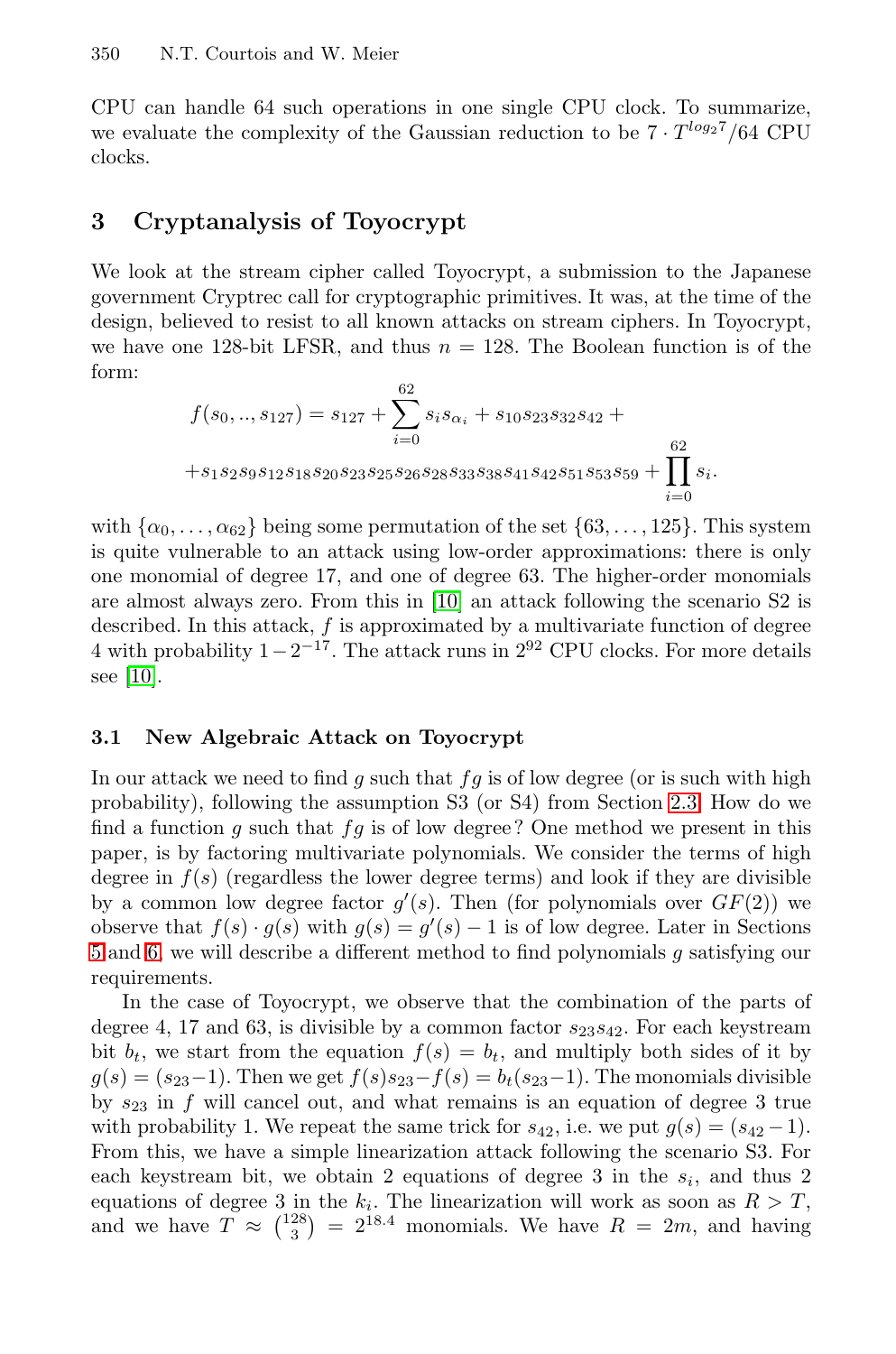<span id="page-6-0"></span> $m = T/2 = 2^{17.4}$  keystream bits will be sufficient. Our new attack on Toyocrypt is in  $7/64 \cdot T^{\log_2 7} = 2^{49}$  CPU clocks, requires 16 Gigabytes of memory and only about 20 kilobytes of (non-consecutive) keystream.

We programmed this attack to see if it works. Our simulations show that the number of linearly dependent equations is negligible and therefore the attack will be able to recover the key. Details are given in the extended version of this paper.

# **4 Background on LILI-128 and Simple Attacks**

In principle our algebraic attacks are designed only for regularly clocked stream ciphers (or ciphers clocked in a known way). However in some cases, this difficulty can be removed. This is the case for LILI-128, a submission to Nessie European call for cryptographic primitives.

#### **4.1 Eliminating the First Component**

LILI-128 is a stream cipher composed of two LFSR-based filter generators, the first being used to clock the second. There are two basic strategies to by-pass this.

**A.** Since the key length of the first component is only 39 bits, we may guess these 39 bits and attack the second component alone. In LILI-128, the first component advances the clock of the second component by 1, 2, 3 or 4. Given the state of the first component, we have access to some number of non-consecutive keystream bits of the second component, at known positions. This is sufficient for our attacks, and the complexity of the attack is multiplied by  $2^{39}$ .

**B.** Given more keystream bits, it is possible to avoid repeating the whole attack  $2^{39}$  times. For this, we use the Lemma 1 from [\[23\]](#page-14-0): after clocking the first LFSR of LILI-128  $2^{39} - 1$  times, the second LFSR advances exactly  $\Delta_d = 5 \cdot 2^{38} - 1$ times. Thus, we may, instead of guessing the state of the clock control subsystem, clock it  $2^{39} - 1$  at a time, and apply any of the XL attacks exactly as if the first generator did not exist.

In both cases, the bits the attacker has access to, are in some known places of the keystream of the second component (but not in chosen places). It is perfectly sufficient to apply directly, to the second component, all the algebraic attacks S1-S4 described in Section [2.3:](#page-3-0) the second component is attacked exactly as if it was a stand-alone filter generator.

**Intermediate Solutions A-B.** The period of the first component of LILI-128 is not a prime, and we have  $2^{39} - 1 = 7 \cdot 79 \cdot 121369 \cdot 8191$ . This suggests that one should be able to design a decimation attack, in which by clocking the generator  $t$  clocks at a time, for a suitable  $t$ , one could simulate a smaller LFSR, see [\[12\]](#page-14-0) for more details. It could give a version of our later attacks, intermediate between A and B, in which both the keystream requirements and the attack complexity would be multiplied by some quantities, being both smaller than 2<sup>39</sup>.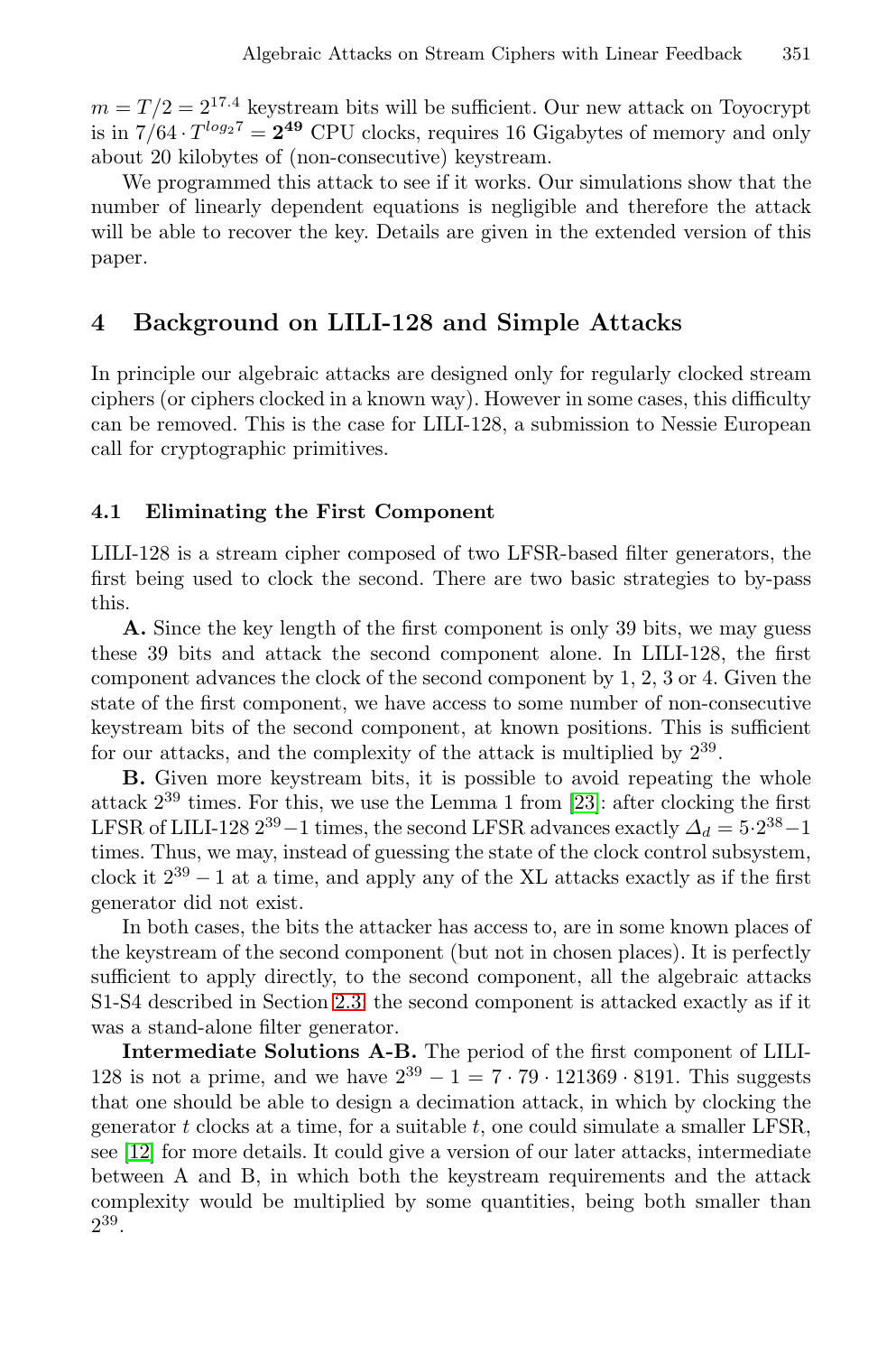#### <span id="page-7-0"></span>**The Boolean Function Used in LILI-128**

We call f the output function of LILI-128 (called  $f_d$  in [\[22\]](#page-14-0)). It is a highly nonlinear Boolean function of degree 6, built following [\[20\]](#page-14-0) and specified in [\[22\]](#page-14-0) or the extended version of this paper. It uses a subset of 10 variables:

 $(x_1, x_2, x_3, x_4, x_5, x_6, x_7, x_8, x_9, x_{10}) \stackrel{def}{=} (s_0, s_1, s_3, s_7, s_{12}, s_{20}, s_{30}, s_{44}, s_{65}, s_{80}).$ 

#### **4.2 First Attacks on LILI-128 (Scenarios S1 and S2)**

First, it is possible to apply to LILI-128 our scenario S1. We have  $d = 6$ ,  $\varepsilon = 0$ and  $R = m$ . Then  $T \approx {89 \choose 6} \approx 2^{29.2}$  monomials, and in order to have  $R > T$  we will need  $m \approx 2^{29.2}$ . It gives an attack in<sup>4</sup> about:

$$
2^{39} \cdot 7/64 \cdot T^{\log_2 7} \approx 2^{118} < 2^{128}.
$$

Given the Boolean function used, it is not useful to extend the attack to the scenario S2: there is no good approximation of degree  $d < 6$ , as it gives  $\varepsilon > 2^{-6}$ which is by far too big. However we may improve the attack following the method B from Section [4.1:](#page-6-0) instead of guessing the state of the clock control subsystem we clock it  $2^{39}-1$  at a time, and apply the above simple linearization S1-type attack with  $\varepsilon = 0$ , exactly as if the first generator did not exist. Now the complexity is only  $\frac{7}{64}T^{\log_2 7} \approx 2^{79}$  but this version requires much more keystream bits:  $2^{68}$ instead of 2<sup>29</sup>.

## **5 Better Attacks on LILI-128**

First we try to apply to LILI-128 the idea of factoring multivariate polynomials from Section [3.1.](#page-5-0) For this, we consider the part of degree 5 and 6 of  $f$ . It can be factored as follows:

 $x_7x_9 (x_3x_8x_{10}+x_4x_6x_8+x_4x_6x_{10}+x_4x_8x_{10}+x_5x_6x_8+x_5x_6x_{10}+x_4x_6x_8x_{10}+x_5x_6x_8x_{10})$ 

It means that when we multiply f by either  $(x_7 + 1)$  or  $(x_9 + 1)$ , the degree collapses from  $6 + 1 = 7$  to  $4 + 1 = 5$ . We consider then the factoring of the part of degree 5 and 4 of respectively  $f(x) \cdot (x_7 + 1)$  and  $f(x) \cdot (x_9 + 1)$ . Only the second function can still be factored and it gives:

 $x_{10} (x_3x_7x_8x_9 + x_5x_7x_8x_9 + x_3x_7x_8 + x_3x_8x_9 + x_4x_7x_9 + x_4x_8x_9 + x_5x_7x_8 + x_5x_7x_9 + x_6x_7x_9)$ 

From this we deduce the remarkable fact that  $f(x)(x_9 + 1)(x_{10} + 1)$  is of degree **4**, instead of 8.

This simple attack has already been described by Steve Babbage in [\[3\]](#page-13-0).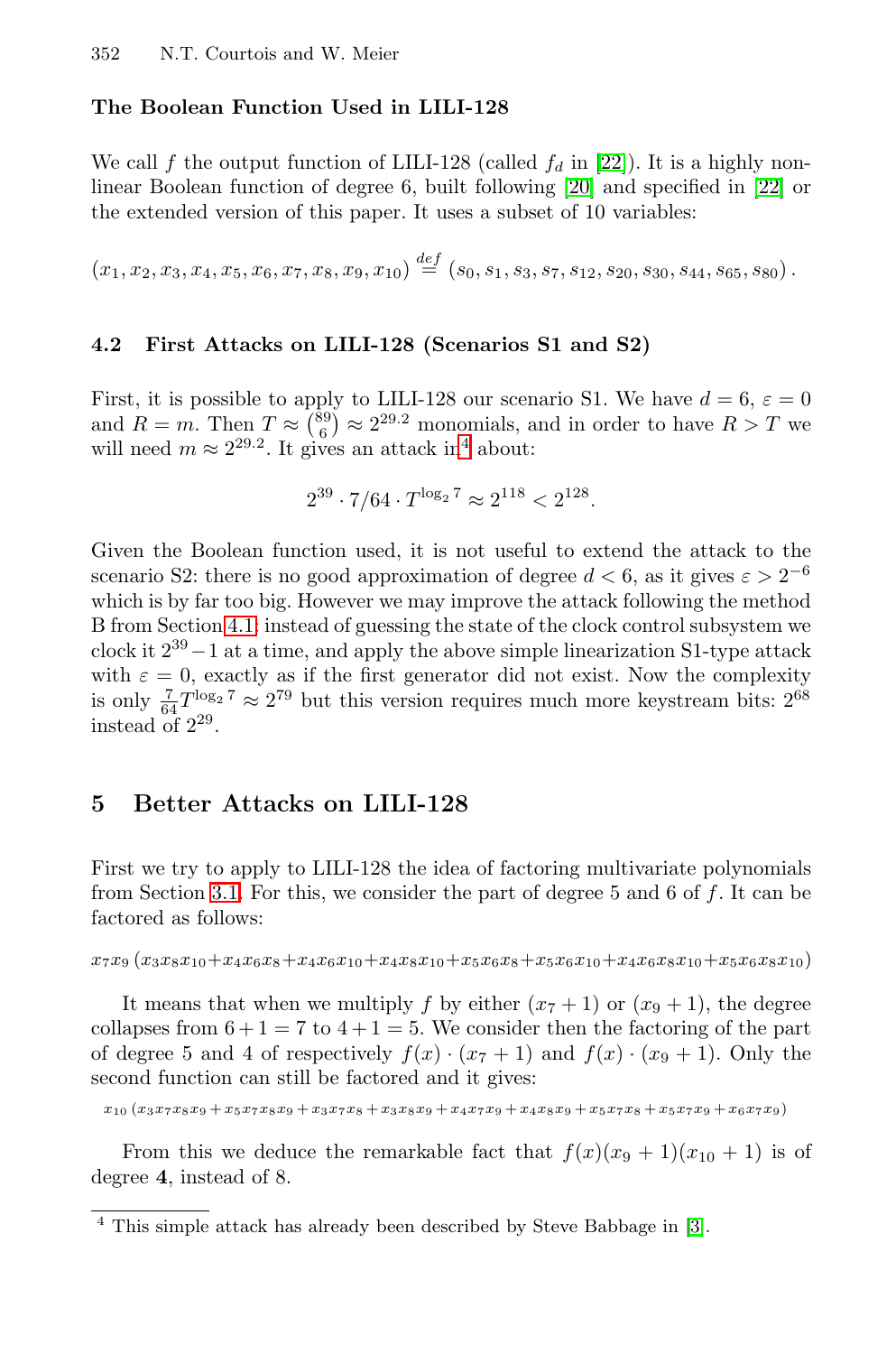<span id="page-8-0"></span>**Table 1.** Simulations on the number of linearly independent g such that  $fg$  is of low degree

|                | LILI-128 $f_d$ |  |  |  |  |  | Random Boolean |  |  |  |  |  |
|----------------|----------------|--|--|--|--|--|----------------|--|--|--|--|--|
| Degree of $q$  |                |  |  |  |  |  |                |  |  |  |  |  |
| Degree of $fq$ |                |  |  |  |  |  |                |  |  |  |  |  |
| Nb. of         |                |  |  |  |  |  |                |  |  |  |  |  |

#### **5.1 Finding More Low Degree Multiples of** *f* **for LILI-128**

We are looking for the number of linearly independent polynomials g, such that  $fg$  is of low degree. In order to find them, we are looking for linear dependencies in the following set of polynomials (stopped at maximum degree for g and some maximum degree for  $fg$ ).

$$
\{f(x), f(x) \cdot x_1, f(x) \cdot x_2, \dots, f(x) \cdot x_1 x_2, \dots; 1, x_1, x_2, \dots, x_1 x_2, \dots\}
$$

We note that the maximum degrees cannot be higher than 10, as there are only 10 variables. Here are our results with  $fg \neq 0$ , compared to a random Boolean function of the same size:

We have computed and tested all these solutions. For example, one can verify that:

$$
f(x) \cdot x_8 x_{10} = x_8 x_{10} (x_2 x_9 + x_3 x_7 + x_4 x_7 + x_5 x_9 + x_1 + x_4 + x_5 + x_6).
$$

We see that the function  $f$  of LILI-128, behaves much worse than a random Boolean function. This shows that the design of LILI-128 is far from being optimal against algebraic attacks.

**Note:** In the extended version of this paper we also study equations such that  $fg = 0$  and show that they also exist with  $d = 4$  for LILI-128. Moreover when  $d = 5$ , simulations show that they also exist for any randomly chosen Boolean function of the same size.

#### **Consequences for LILI-128**

Following the results of Section 5.1, given m keystream bits, we obtain  $14 \cdot m$ multivariate equations of degree 4 in the key bits  $k_i$  of LILI-128. We will have to solve an overdefined system of multivariate equations of degree 4, true with probability 1. This is done by linearization. Following Section [4.1](#page-6-0) there are two versions of the attack.

A In the first version (A) the state of the first generator is guessed and the complexity is multiplied by  $2^{39}$ . For each keystream bit we obtain 14 equations of degree 4 in the  $k_i$ . For linearization we have  $T = \binom{89}{4} = 2^{21}$  monomials, and we will need  $m = T/14 = 2^{18}$  keystream bits in order to have  $R > T$ . Our best new attack on LILI-128 requires then  $2^{39} \cdot 7 \cdot T^{log_2 7}/64 \approx 2^{96}$  CPU clocks. This first attack version works given access to some  $m$  stream bits, being at some known positions.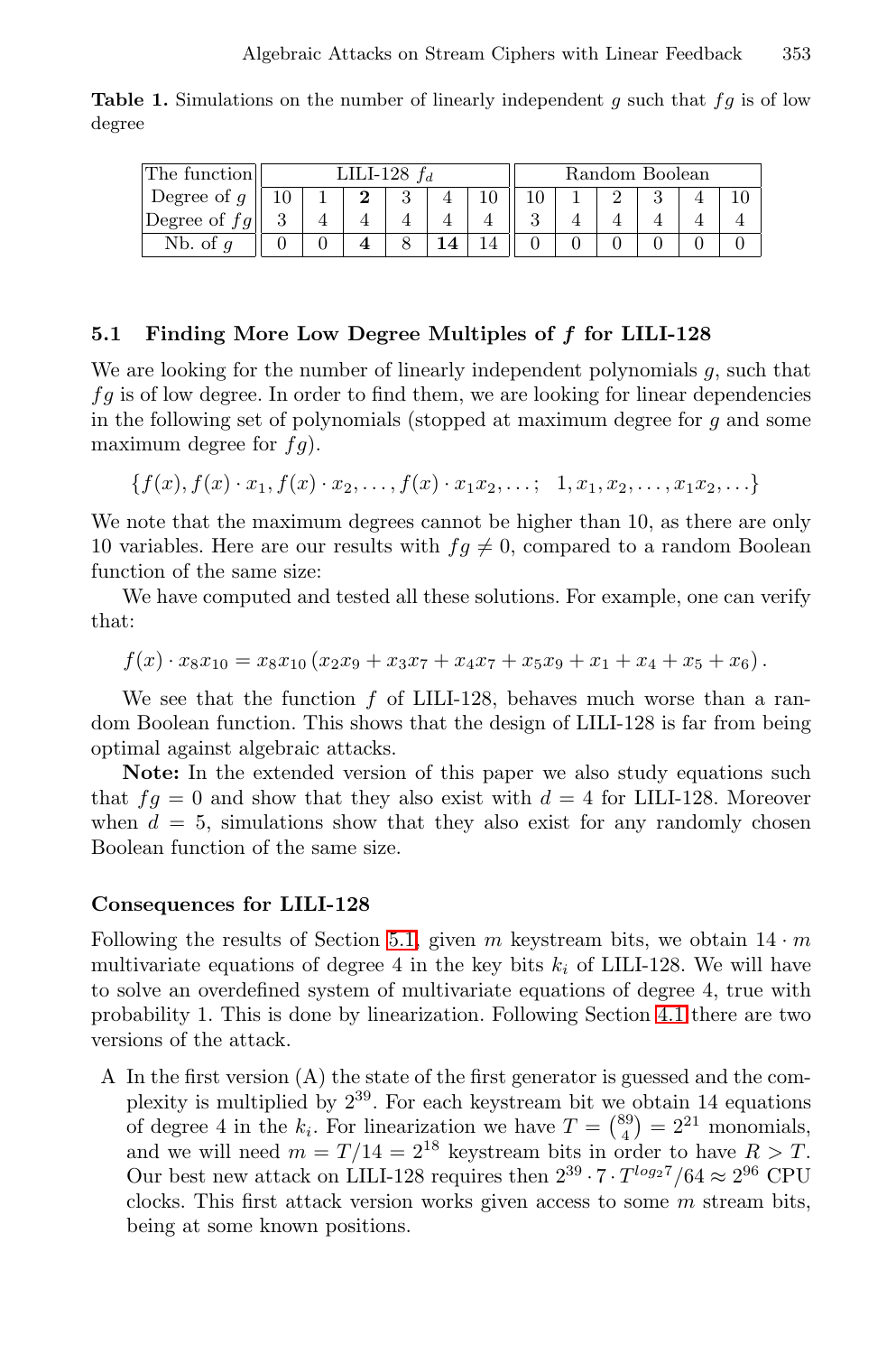<span id="page-9-0"></span>B In the second version (B), the first component is clocked  $2^{39} - 1$  clocks at a time (see Section [4.1\)](#page-6-0) and thus the number of keystream bits is multiplied by  $2^{39}$ . We have the same  $T = \binom{89}{4} = 2^{21.2}$ , and the complexity is now  $2^{57}$ CPU clocks. The attack requires  $762$  Gigabytes of memory and  $2^{57}$  bits of consecutive keystream, or, it can be seen that we only need  $2^{18}$  keystream bits that are on some positions of the form  $\alpha + \beta \cdot (2^{39} - 1)$ , for a fixed  $\alpha$ . Once the state at the time  $\alpha$  of the second LFSR is recovered, the state of the first LFSR can be found very quickly within  $2^{39}$  tries.

**Remark:** This is not the the best attack known for LILI-128. In [\[23\]](#page-14-0) it is shown that LILI 128 can be broken with  $2^{46}$  bits of keystream, a lookup table of  $2^{45}$  89-bit words and computational effort which is roughly equivalent to  $2^{48}$ DES operations. Our attack has however much more general consequences.

# **6 General Attack on Stream Ciphers Using a Subset of LFSR bits**

In this section we show that the case of LILI-128 is not isolated. We will show that all very traditional stream ciphers, with linear feedback and a highly nonlinear (stateless) filtering function are insecure, for example<sup>5</sup> when they use only a small subset of state bits.

We consider a stream cipher with  $n$  state bits, and using only a small subset of k state bits to derive the keystream bit. Thus we have:

$$
\{x_1, x_2, \ldots, x_k\} \subset \{s_0, s_1, \ldots, s_{n-1}\}.
$$

We assume that  $k$  is a small constant and  $n$  is the security parameter. For example for the second component of LILI-128  $k = 10, n = 89$ .

We would like to mount an attack following the scenario S3 and for this, we are looking for low-degree polynomials  $q \neq 0$ , such that  $fg$  is also of low degree. In order to find them, similarly as in Section [5.1,](#page-8-0) we check for linear dependencies in the set of polynomials  $C = A \cup B$  defined below as follows. First, we consider all possible monomials up to some maximum degree d (this part will later compose  $f_q$ ).

$$
A = \{1, x_1, x_2, \dots, x_1 x_2, \dots\}
$$

Then we consider all multiples of f, multiplied by monomials of the degree up to  $d$  (this degree corresponds to the degree of  $g$ ):

$$
B = \{f(x), f(x) \cdot x_1, f(x) \cdot x_2, \dots, f(x) \cdot x_1 x_2, \dots\}
$$

Let  $C = A \cup B$ . All elements of A,B and C, can be seen as multivariate polynomials in the  $x_i$ : for this we need to substitute f with its expression in the  $x_i$ . A set of multivariate polynomials with k variables cannot have a dimension

<sup>&</sup>lt;sup>5</sup> Though Toyocrypt does not satisfy this assumption, it is still broken by our attack, that will also work in many other interesting cases, see Section [7.](#page-11-0)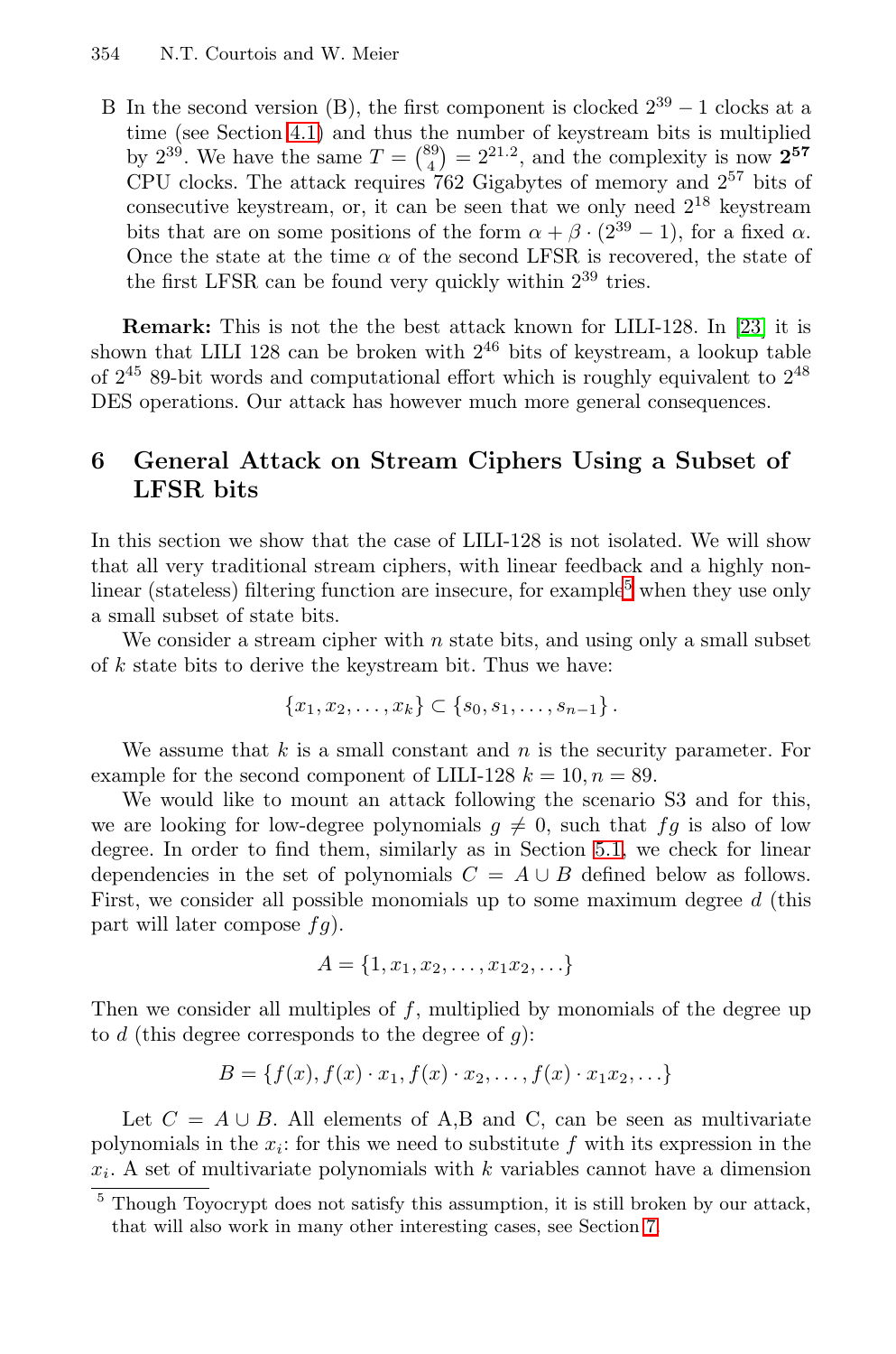greater than  $2^k$ . If there are more than  $2^k$  elements in our set, linear dependencies will exist. Such combinations allow to find a function g such that  $f \cdot g$  is of substantially lower degree than  $f$ . More precisely we have the following theorem:

#### **Theorem 6.0.1 (Low Degree Relations).**

Let f be any Boolean function  $f: GF(2)^k \rightarrow GF(2)$ . Then there is a Boolean function  $g \neq 0$  of degree at most  $\lceil k/2 \rceil$  such that:  $f(x) \cdot g(x)$  is of degree at most  $[(k+1)/2]$ .

*Proof:* If we include in A all the monomials with degrees up to  $\lceil k/2 \rceil$ , then

$$
|A| = \sum_{i=0}^{\lceil k/2 \rceil} {k \choose i} \ge \frac{1}{2} 2^k.
$$

Similarly for B, we multiply f by all the monomials with degrees up to  $[(k +$  $1)/2$ , then

$$
|B| = \sum_{i=0}^{\lceil (k+1)/2 \rceil} {k \choose i} > \frac{1}{2} 2^k
$$

The rank of  $C = A \cup B$  cannot exceed  $2^k$ . Since  $|C| = |A| + |B| > 2^k$ , some linear dependencies must exist. Moreover there are no linear dependencies in the part A of our set C, and therefore  $g \neq 0$ . This ends the proof.

#### **Consequences of the Theorem**

We see that for any stream cipher with linear feedback, for which the non-linear filter uses  $k$  variables, it is possible to generate at least one equation of degree  $\approx k/2$  in the *n* keystream bits. These equations will be solved, as usual, by linearization. We will need at most  $\sum_{i=0}^{k/2} \binom{n}{i} \approx \binom{n}{k/2}$  keystream bits in order to obtain a complete saturated system solvable by linearization. Moreover, if for a given  $f$ , there are several linear dependencies in  $C$ , we will be able to use several linearly independent g, and for each keystream bit will obtain several equations. Then the keystream requirements will be divided accordingly. For example in Section [5.1](#page-8-0) they are divided by 14. To summarise, we get the following general attack for any Boolean function  $f$  with  $k$  inputs.

| d.         | k/2              |
|------------|------------------|
| F.         |                  |
| Data.      | $\binom{n}{k/2}$ |
| Memory     | $\binom{n}{k/2}$ |
| Complexity | $\boldsymbol{n}$ |

**Remark.** This attack deals with the worst case. For specific functions the cipher may be much less secure. For example in LILI-128,  $k = 10$  and, with a strict application of Theorem 6.0.1 we obtain the worst case complexity  $\mathcal{O}(n^{6\omega})$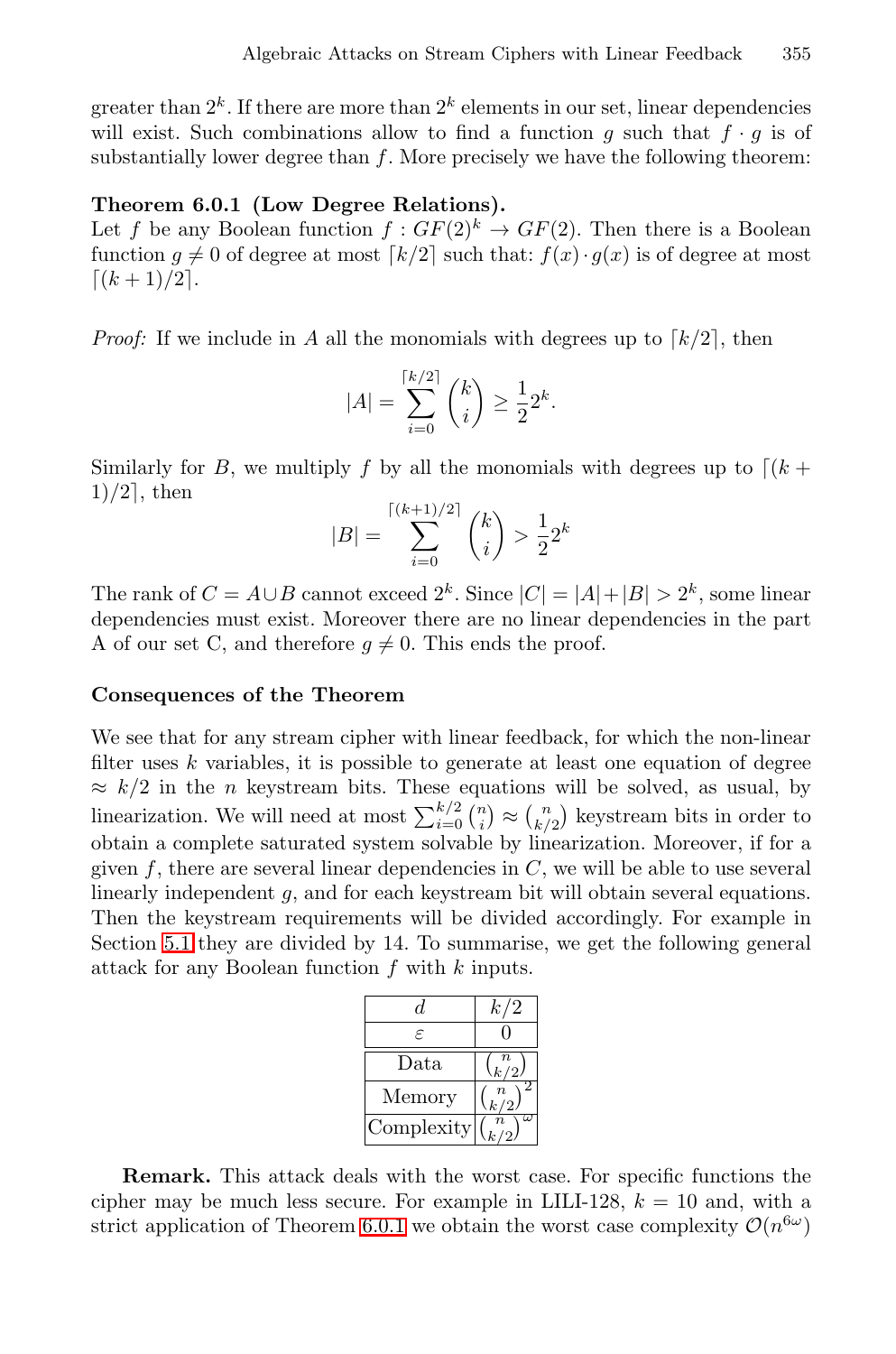<span id="page-11-0"></span>(∀ Boolean function). In the extended version of this paper we show that, on average (for a random Boolean function) the complexity is  $\mathcal{O}(n^{5\omega})$ . Finally, for the specific function used in LILI-128, our attack from Section [5.1](#page-8-0) is in  $\mathcal{O}(n^{4\omega})$ .

**The Complexity of the Attack.** This attack is polynomial when k is fixed. This attack will only be exponential in n, if  $k = \mathcal{O}(n)$ . The number of bits used in a non-linear filter can**not** be small.

In practice, talking about polynomial (or not-polynomial) time is misleading and should always be confronted with concrete results. Knowing that the maximum degree of the filtering function cannot exceed  $k$ , it can be seen that in the scenario S1, any stream cipher with linear feedback can be broken in about  $\binom{n}{k}^{\omega}$ , given  $\binom{n}{k}$  keystream bits, by simple linearization. This simple attack is already polynomial when  $k$  is fixed, and well known, see for example [\[13\]](#page-14-0) or [\[3\]](#page-13-0). Here precisely is the problem: many stream ciphers, some of them unpublished and proprietary, have been designed in such a way that, one has for example  $\binom{n}{k}^{\omega} \approx 2^{80}$ . In practice, since our complexity  $\binom{n}{k/2}^{\omega}$  is, very roughly the square root of the previous one, we can break all these ciphers in roughly  $2^{40}$ .

**Resistance Criteria Against This Attack:** By inspection we verify that the requirement to achieve the best possible resistance against our attack is the following. We need to make sure that no linear dependencies exist when both sets  $A$  and  $B$  are generated up to any degree, strictly smaller than the degree for which dependencies must exist, due to the theorem. It can be seen that it boils down to assuring that:

**Optimal Resistance Criterion:** When both A and B are generated with degrees in the  $x_i$  up to  $|k/2|$  then the rank of the set  $C = A \cup B$  is maximal. It is easy to show that this criterion implies that the degree of  $f$  will be sufficiently large to prevent the attack S1. However, it cannot guarantee that attacks of type S2 (as in [\[10\]](#page-14-0)) or S4, will not exist.

# **7 Consequences for the Design of Stream Ciphers**

There are many interesting cases in which the attacks described in this paper will work. For example, it can be seen that they will work for any regularly clocked stream cipher with linear feedback and any Boolean function  $f$  such that:

- 1. either f uses a small subset of state bits, (e.g. 10), as in LILI-128, see Section [6,](#page-9-0)
- 2. or is very, very sparse, as in Toyocrypt, see [\[10\]](#page-14-0),
- 3. or can be factored with a low degree factor, as in Toyocrypt, see Section [3.1.](#page-5-0)
- 4. or can be approximated by one of the above (see e.g. our Scenario S4),
- 5. or it's part of high degree is one of the above, for example in Section [5](#page-7-0) it has low degree factors.

We conclude that, in a stream cipher with linear feedback, the filtering function should use many state bits, for example at least  $6\,32$ , and should not be

 $6$  However, a too large number of state bits used in the filter function may conflict with certain design criteria introduced in [\[13\]](#page-14-0) to render inversion attacks infeasible.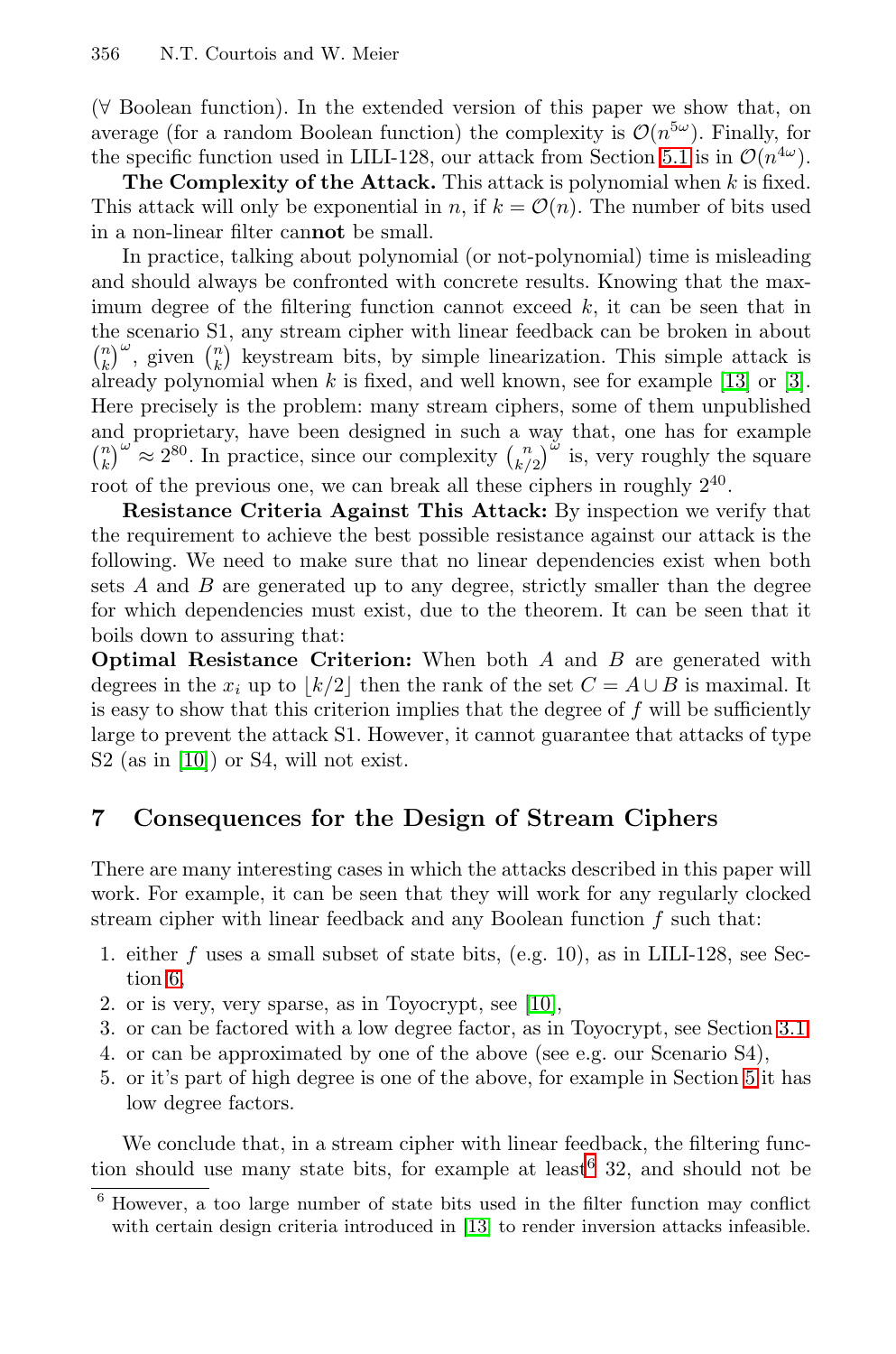too sparse, so it has also many terms of very high degree (for example at least 32). Moreover the part of high degree, should not have a low degree factor, and should itself also use many state bits. Then, no approximation of the part of high degree (for example obtained by removing or adding a few very high degree terms) should have a low degree factor, or should use a small number of state bits. Finally, we see in the example of LILI-128, that specific functions may behave worse than a random Boolean function of the same size, for no apparent reason.

**Our Algebraic Security Criterion on** f**.** It can be seen that the attacks described in the present paper are possible when there exist h, g such that  $fq+$  $h = 0$ , with either h is of low degree, or  $h = 0$  and g is of low degree. We observe that in both cases, the degree of  $fg$  is smaller than expected: it is less than the sum of the degrees of  $f$  and  $g$ . Hence, ideally, to resist algebraic attacks, given the function f, for every function g of "reasonable" size the degree of  $fg$  should always be equal<sup>7</sup> to  $deg(f) + deg(g)$ . This is the new design criterion we propose for Boolean functions used in stream ciphers.

**General Algebraic Attacks on Stream Ciphers.** More generally, if there are several filtering functions  $f_i$  in a stream cipher, there should be no algebraic combination of the  $f_i$  and of "reasonable" size, that would have an unusually low degree. By extension, this criterion also applies to stream ciphers that have only one filtering function. Indeed a cipher having only one filtering function  $f$ , can be seen as using several functions defined as:  $f, f \circ L, f \circ L^2, \ldots$  It can be seen that, in all cases, our security criterion can be re-formulated as: **there should be no non-trivial multivariate relations of low degree that relate the key bits and one or many output bits of the cipher.** Otherwise, if only one such multivariate relation exists (for any reason), an algebraic attack as described in this paper will be possible. It is important to see that this attack scenario (that could be called S5) applies potentially to all ciphers with linear feedback, even for filters with memory, see [\[2,](#page-13-0)[11\]](#page-14-0), and not only to ciphers using stateless Boolean functions.

We obtain a design criterion, that is basically identical to the notion of nontrivial equations defined in Section 2 of [\[7\]](#page-14-0). It is also very similar to the design criterion given in [\[9\]](#page-14-0) for the S-boxes of block ciphers.

## **8 Conclusion**

In this paper we studied algebraic attacks on stream ciphers with linear feedback (e.g. using LFSRs), such that the only non-linear component is a filtering function. We reduce their cryptanalysis to solving a system of algebraic equations, namely an overdefined system of multivariate binary equations of low degree. We present a method to decrease the degree of the equations, by multiplying them by well chosen multivariate polynomials. Thus, we are able to cryptanalyse two well known stream ciphers.

 $7$  In practice, obviously, it is sufficient that the degree of  $fg$  does not become too small. For example if it is always at least 10, all the attacks described in the present paper become impractical.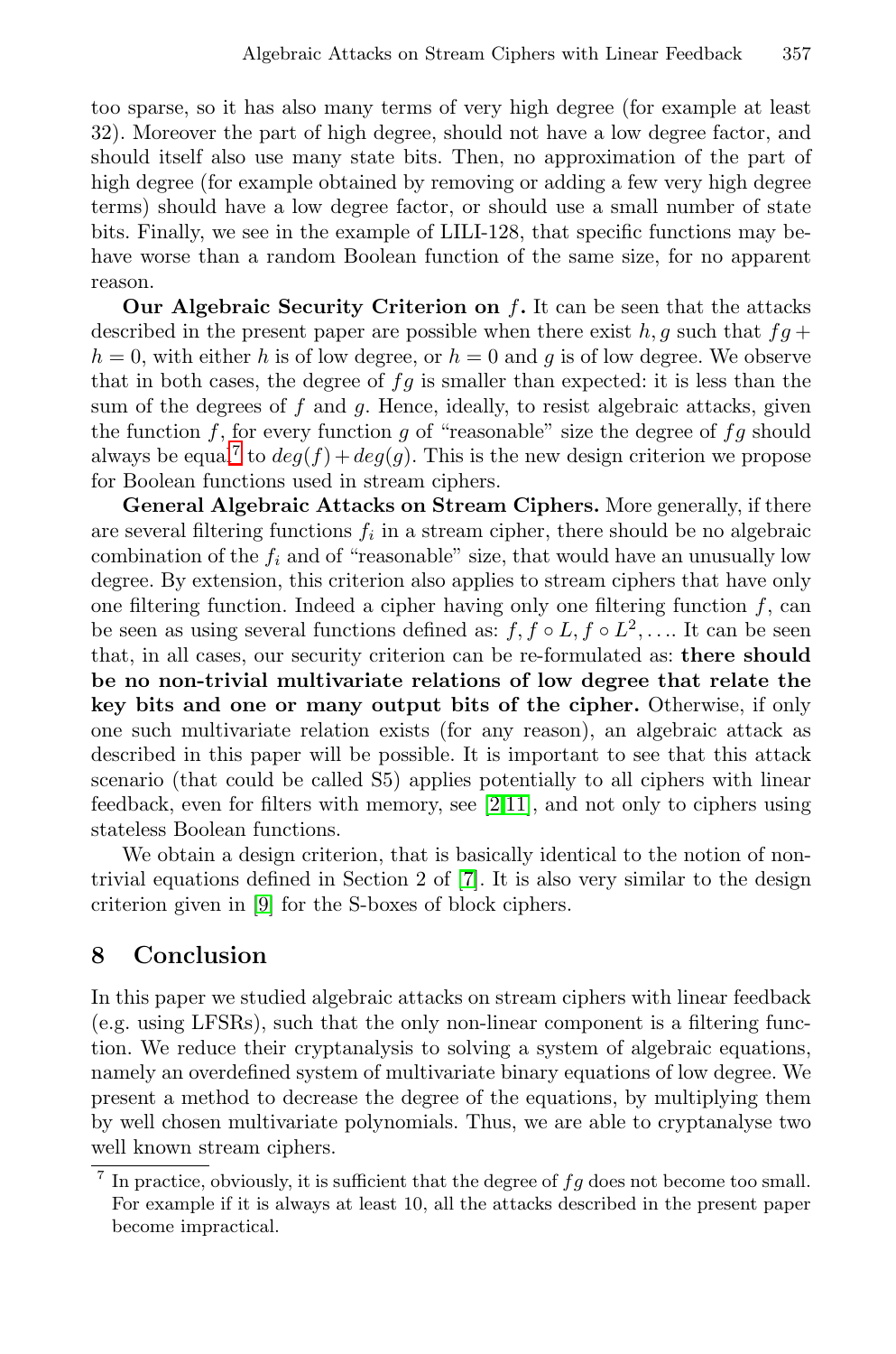<span id="page-13-0"></span>For Toyocrypt, a Cryptrec submission, our best attack requires only 2<sup>49</sup> CPU clocks and some 20 Kbytes of keystream, for a 128-bit cipher. Compared to the best known attack on Toyocrypt so far by Mihaljevic and Imai [\[18\]](#page-14-0), our new attack has simultaneously a much lower complexity, much lower memory, and much looser requirements on the keystream. We also attacked LILI-128, a Nessie submission, and obtained an attack in 2<sup>57</sup> CPU clocks for a 128-bit cipher, unfortunately far from being practical (requires  $2^{57}$  keystream bits).

The main contribution of the present paper is the following. If the non-linear function of a cipher with linear feed-back uses only a small subset of state bits, the cipher will be insecure, though satisfying all the previously known design criteria. If only k keystream bits are used out of  $n$ , it is widely known that an attack in  $\binom{n}{k}^{\omega}$  exists, whatever is the Boolean function, see [\[13\]](#page-14-0) or [3]. Thus many stream ciphers, have been designed in such a way that, one has for example  $\binom{n}{k}^{\omega} \approx 2^{80}$ . In practice, since the worst-case complexity of our attack is  $\binom{n}{k/2}^{\omega}$ , roughly the square root of the previous one, we can break these ciphers in about 2<sup>40</sup>. This attack works for any Boolean function (the worst-case). The examples of Toyocrypt and LILI-128 show that for specific ciphers, the resistance against algebraic attacks may be substantially worse.

It has long been known that for stateless Boolean functions used in stream ciphers one is confronted with design criteria that may conflict each other. Our attacks impose even stronger restrictions on the choice of such functions. Extrapolating from our attack, we proposed a very general security criterion for stream ciphers: the non-existence of multivariate relations of low degree relating the key bits and the output bits. It turns out to be basically identical to the security criterion defined in Section 2 of [\[7\]](#page-14-0) for multivariate trapdoor functions, and also to the requirements advocated in [\[9\]](#page-14-0) for S-boxes of block ciphers.

**Important Note:** The attacks described in the present paper work given any subset of keystream bits. In [\[11\]](#page-14-0) it is shown that if the keystream bits are consecutive, the attack complexity can be substantially reduced.

**Acknowledgments.** Many thanks to Philip Hawkes, Josef Pieprzyk and the anonymous referees of Eurocrypt for their helpful comments.

# **References**

- 1. Ross Anderson: *Searching for the Optimum Correlation Attack,* FSE'94, LNCS 1008, Springer, pp. 137–143, 1994.
- 2. Frederik Armknecht: *A Linearization Attack on the Bluetooth Key Stream Generator,* Available on <http://eprint.iacr.org/2002/191/>. 13 December 2002
- 3. Steve Babbage: *Cryptanalysis of LILI-128,* Nessie project internal report, available at <https://www.cosic.esat.kuleuven.ac.be/nessie/reports/>, 22 January 2001.
- 4. Eli Biham: *A Fast New DES Implementation in Software,* FSE'97, Springer, LNCS 1267, pp. 260–272, 1997.
- 5. Paul Camion, Claude Carlet, Pascale Charpin and Nicolas Sendrier: *On Correlation-immune Functions,* In Crypto'91, LNCS 576, Springer, pp. 86–100, 1992.